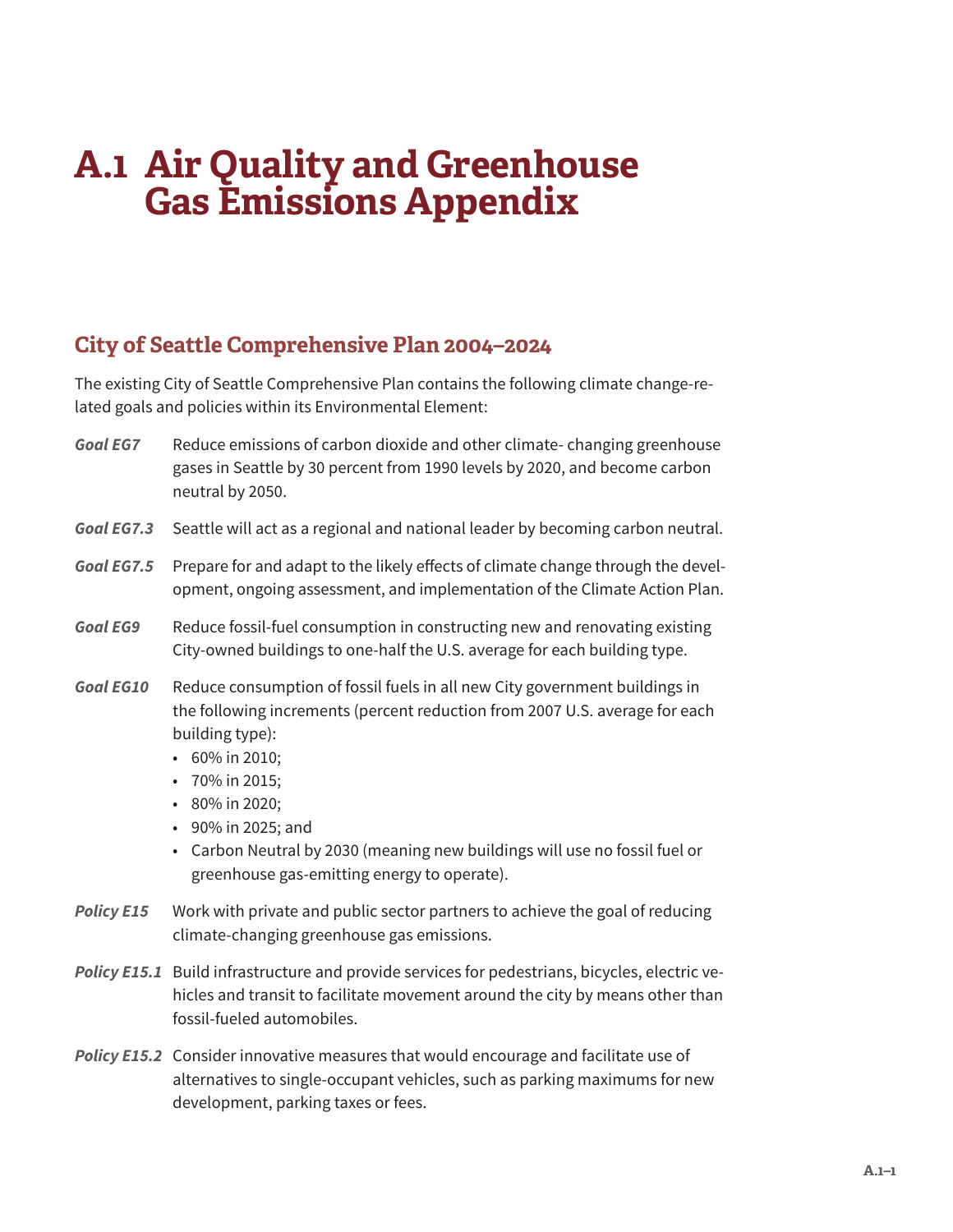#### **A.1 Air Quality & GHG**

FACT SHEET 1. SUMMARY 2. ALTERNATIVES 3. ANALYSIS 4. REFERENCES **APPENDICES**

- *Policy E15.3* Continue to recognize the value of planning for transportation facilities at the same time as for the location, type and density of future housing and jobs as a way to reduce the need for future residents and workers to travel by automobile.
- *Policy E15.4* Work to reduce greenhouse gas emissions through energy efficiency and low-carbon energy sources in buildings.
- *Policy E15.5* For itself and the general public, the City should anticipate the effects of climate change and make plans for adapting to those effects.
- *Policy E15.6* Establish energy efficiency standards for new buildings, consistent with applicable law, and encourage existing buildings to also achieve those standards.
- *Policy E15.7* Reduce emissions associated with solid waste by reducing the amount of waste generated and by operating efficient collection and disposal systems.
- *Policy E15.8* Encourage local food production as a way to decrease the environmental and climate impacts of the food production and distribution systems.

# **Transportation Related Greenhouse Gas Emissions: Affected Environment**

In April 2014, the City of Seattle published its 2012 Seattle Community Greenhouse Gas Emissions Inventory. The inventory includes road transport related emissions. The City of Seattle uses an origin-destination approach to estimate citywide GHG emissions. The methodology calculates vehicle miles travelled (VMT) based on the forecasted number of trips as follows:

- All trips that begin and end within the City
- Half of trips that either begin or end within the City
- None of the trips that begin and end outside the City

The analysis completed for this EIS builds off of the findings in the 2014 report. This analysis calculates transportation GHG emissions at the citywide level.<sup>1</sup>

<sup>1</sup> The Transportation Chapter (3.7) of this EIS generally summarizes transportation conditions at a sector or neighborhood level. However, given the amount of travel between sectors, accounting for sector-specific GHG emissions is not relevant. Therefore, only citywide GHG emissions are calculated. This approach is also consistent with the 2014 report.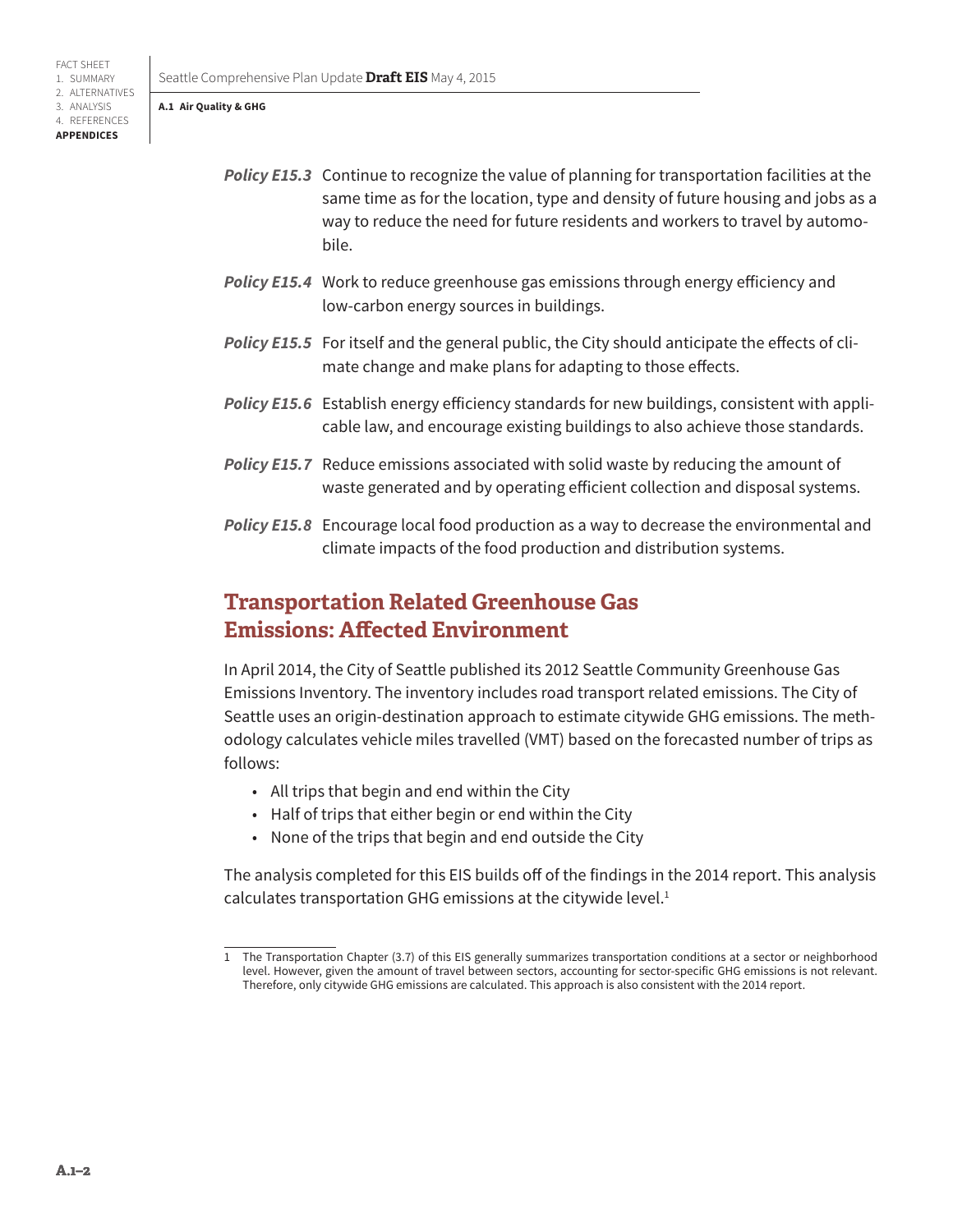**A.1 Air Quality & GHG**

The Seattle inventory estimates 2,389,000 metric tons of CO<sub>2</sub>e (MTCO<sub>2</sub>e) in 2012. Recent traffic growth trends were reviewed to determine if volumes should be factored up to approximate 2015 conditions, the base year of this study. That evaluation found that traffic volumes along major roads have remained relatively flat for the past five years. This pattern of stable traffic volumes despite growth has been observed in other cities in the region as well and is part of a larger national trend of reduced vehicle miles of travel.

Emissions factors were also reviewed to determine if they should be adjusted between the year 2012 and year 2015 analyses. The National Highway Traffic Safety Administration (NHT-SA) and the Environmental Protection Agency (EPA) set a National Program to improve fuel economy and reduce GHG emissions for model years 2012 through 2016 passenger cars and light trucks. According to those standards, fuel economy for passenger cars and light trucks would improve from 30.1 miles per gallon (mpg) in 2012 to 33.8 mpg by 2015. This equates to a GHG emissions decrease of roughly 11 percent for new passenger cars and light trucks entering the vehicle fleet.<sup>2</sup> Given that those new vehicles would represent a relatively small proportion of the 2015 vehicle fleet, no reduction to emissions factors was assumed for the 2015 baseline.

Based on the traffic volume and fuel economy findings, the 2012 GHG emissions estimate is assumed to adequately represent 2015 conditions, and may be conservatively high given that traffic volumes have remained steady over the past five years, VMT per capita has been decreasing within the City<sup>3</sup>, and EPA/NHTSA regulations will result in modestly improved fuel economy between 2012 and 2015. Figure 3.2-5 summarizes the 2015 road transportation greenhouse gas emissions.

<sup>2</sup> USEPA, EPA-420-F-10-014, p. 4.

<sup>3</sup> Stockholm Environment Institute, 2012 Seattle Community Greenhouse Gas Emissions Inventory, p. 10.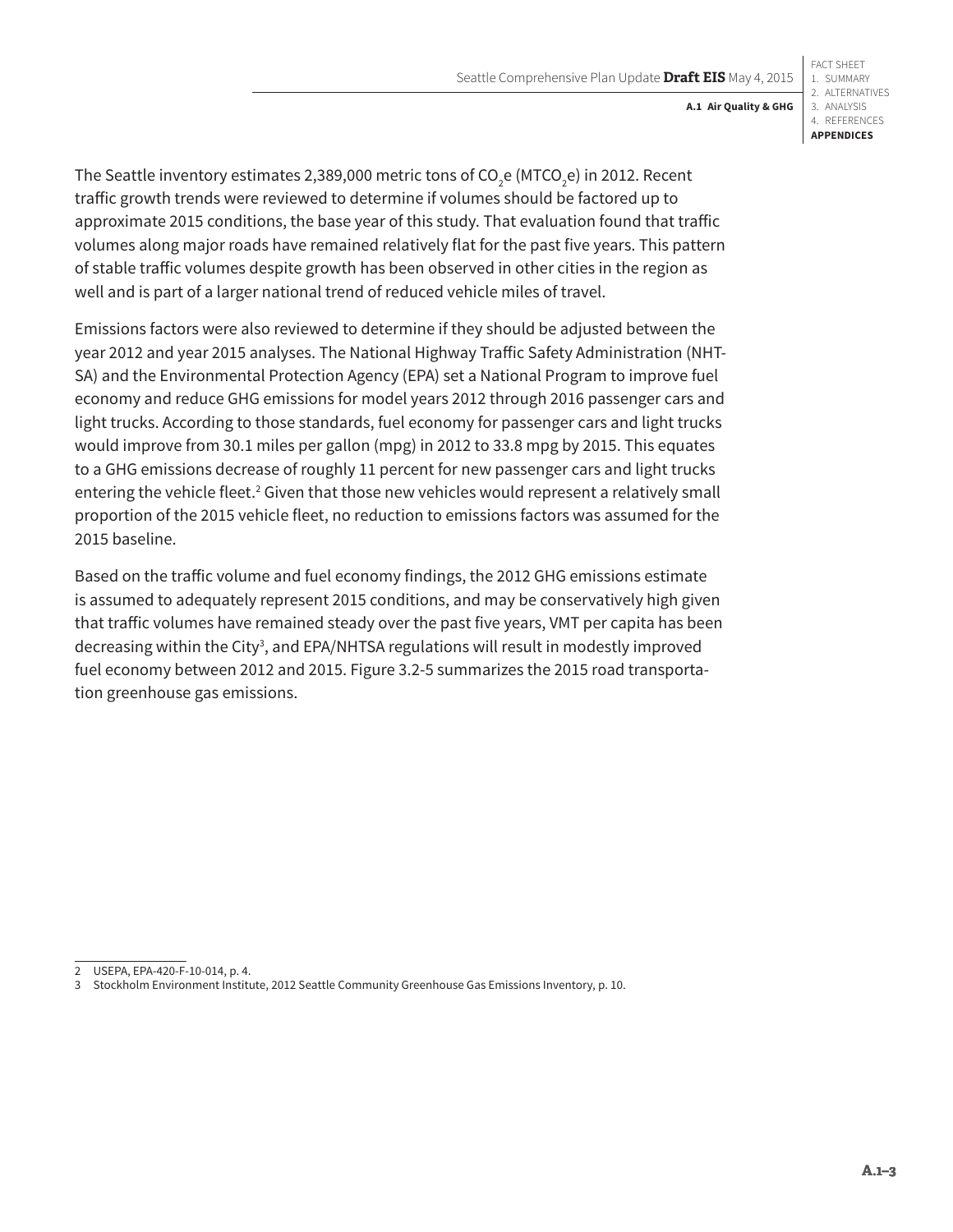#### **A.1 Air Quality & GHG**

# Table A.1-1 Road transportation pollutant emissions

|                     | <b>Emissions in Tons per Year</b> |             |             |             |             |  |
|---------------------|-----------------------------------|-------------|-------------|-------------|-------------|--|
| <b>Pollutant</b>    | 2012                              | 2035 Alt. 1 | 2035 Alt. 2 | 2035 Alt. 3 | 2035 Alt. 4 |  |
| <b>VOC</b>          | 466.7                             | 196.4       | 195.8       | 196.1       | 196.3       |  |
| $\overline{NO}_{x}$ | 4.945.6                           | 1,663.9     | 1,661.0     | 1,662.7     | 1,663.6     |  |
| CO                  | 10,992.5                          | 4,261.7     | 4.229.6     | 4,248.8     | 4,258.5     |  |
| $PM_{2.5}$          | 58.5                              | 42.23       | 42.44       | 42.51       | 42.54       |  |

*Source: ESA, 2014.*

### **Table A.1–2** GHG emissions summary

| <b>GHG Emissions</b>                             | 2015*     | 2035 Alt. 1 | 2035 Alt. 2 | 2035 Alt. 3 | 2035 Alt. 4 |
|--------------------------------------------------|-----------|-------------|-------------|-------------|-------------|
| <b>Cars &amp; Light Duty Trucks</b>              |           |             |             |             |             |
| 2015 to 2035 VMT Annual Growth Rate              |           | 0.47%       | 0.44%       | 0.46%       | 0.47%       |
| Interim GHG Emissions (no improved fuel economy) |           | 1,761,000   | 1,749,000   | 1,756,000   | 1,761,000   |
| 2015 to 2035 Emissions Reduction Factor          |           | 30%         | 30%         | 30%         | 30%         |
| <b>Final GHG Emissions Estimate</b>              | 1,603,000 | 1,233,000   | 1,224,000   | 1,229,000   | 1,233,000   |
| <b>Truck</b>                                     |           |             |             |             |             |
| 2015 to 2035 VMT Annual Growth Rate              |           | 1.28%       | 1.28%       | 1.28%       | 1.28%       |
| Interim GHG Emissions (no improved fuel economy) |           | 929,000     | 929,000     | 929,000     | 929,000     |
| 2015 to 2035 Emissions Reduction Factor          |           | 4%          | 4%          | 4%          | 4%          |
| <b>Final GHG Emissions Estimate</b>              | 720,000   | 892,000     | 892,000     | 892,000     | 891,000     |
| <b>Bus</b>                                       |           |             |             |             |             |
| 2015 to 2035 VMT Annual Growth Rate              |           | 0.39%       | 0.39%       | 0.39%       | 0.39%       |
| Interim GHG Emissions (no improved fuel economy) |           | 69,000      | 69,000      | 69,000      | 69,000      |
| 2015 to 2035 Emissions Reduction Factor          |           | 35%         | 35%         | 35%         | 35%         |
| <b>Final GHG Emissions Estimate</b>              | 64,000    | 42,000      | 42,000      | 42,000      | 42,000      |
| Vanpool                                          |           |             |             |             |             |
| 2015 to 2035 VMT Annual Growth Rate              |           | 0.47%       | 0.44%       | 0.46%       | 0.47%       |
| Interim GHG Emissions (no improved fuel economy) |           | 2,000       | 2,000       | 2,000       | 2,000       |
| 2015 to 2035 Emissions Reduction Factor          |           | 30%         | 30%         | 30%         | 30%         |
| <b>Final GHG Emissions Estimate</b>              | 2,000     | 2,000       | 2,000       | 2,000       | 2,000       |
| <b>Interim Total (no improved fuel economy)</b>  |           | 2,761,000   | 2,749,000   | 2,756,000   | 2,761,000   |
| <b>Final Total</b>                               | 2,389,000 | 2,169,000   | 2,160,000   | 2,165,000   | 2,168,000   |

\* 2015 data assumed to be equal to 2012 inventory from Seattle Community Greenhouse Gas Emissions Inventory.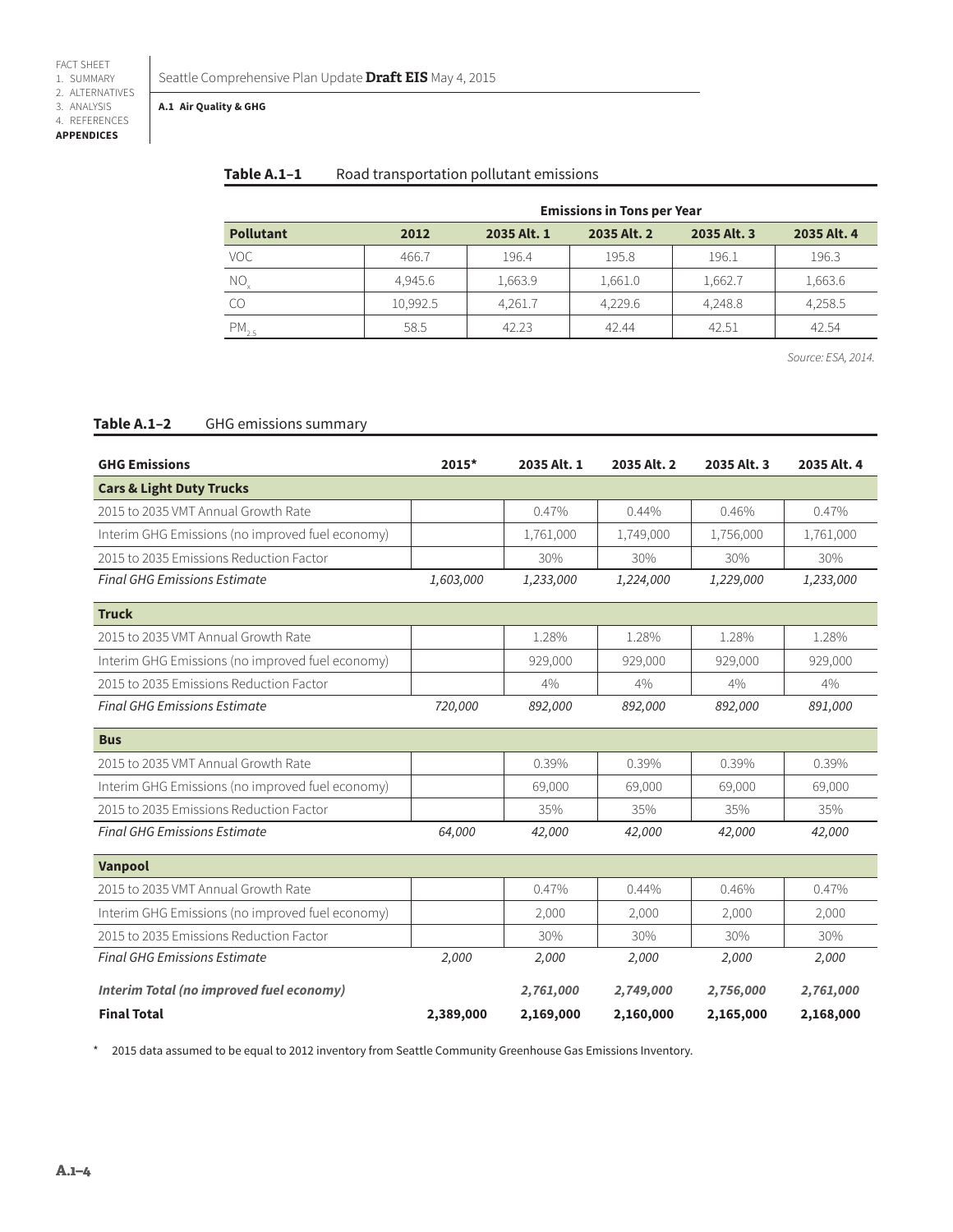FACT SHEET 1. SUMMARY

**A.1 Air Quality & GHG**

2. ALTERNATIVES 3. ANALYSIS 4. REFERENCES **APPENDICES**

#### Table A.1-3 Emissions factor data

| Projected Fleet-wide Emissions Compliance Levels under the Footprint-Based CO2 Standards (g/mi) and Corresponding Fuel Economy (mpg) |                                 |                                       |
|--------------------------------------------------------------------------------------------------------------------------------------|---------------------------------|---------------------------------------|
| Year                                                                                                                                 | Combined Cars and Trucks (g/mi) | <b>Combined Cars and Trucks (mpg)</b> |
| 2012                                                                                                                                 | 295                             | 30.1                                  |
| 2013                                                                                                                                 | 286                             | 31.1                                  |
| 2014                                                                                                                                 | 276                             | 32.2                                  |
| 2015                                                                                                                                 | 263                             | 33.8                                  |
| 2016                                                                                                                                 | 250                             | 35.5                                  |
| 2017                                                                                                                                 | 243                             | 36.6                                  |
| 2018                                                                                                                                 | 232                             | 38.3                                  |
| 2019                                                                                                                                 | 222                             | 40.0                                  |
| 2020                                                                                                                                 | 213                             | 41.7                                  |
| 2021                                                                                                                                 | 199                             | 44.7                                  |
| 2022                                                                                                                                 | 190                             | 46.8                                  |
| 2023                                                                                                                                 | 180                             | 49.4                                  |
| 2024                                                                                                                                 | 171                             | 52.0                                  |
| 2025                                                                                                                                 | 163                             | 54.5                                  |
| 2012 to 2015 GHG Emissions Factor                                                                                                    | $-11%$                          |                                       |
| 2015 to 2025 GHG Emissions Factor                                                                                                    | $-38%$                          |                                       |

#### **Sources:**

United States Environmental Protection Agency, Office of Transportation and Air Quality, EPA-420-F-10-014, April 2010. EPA and NHTSA Finalize Historic National Program to Reduce Greenhouse Gases and Improve Fuel Economy for Cars and Trucks. Accessed September 9, 2014: http://www.epa.gov/otaq/climate/regulations/420f10014.pdf

United States Environmental Protection Agency, Office of Transportation and Air Quality, EPA-420-F-12-051, August 2012. EPA and NHTSA Set Standards to Reduce Greenhouse Gases and Improve Fuel Economy for Model Years 2017-2025 Cars and Light Trucks. Accessed September 9, 2014: http://www.epa.gov/otaq/climate/documents/420f12051.pdf

| <b>EMFAC 2011</b>                                                                                     |      |                          |                     |
|-------------------------------------------------------------------------------------------------------|------|--------------------------|---------------------|
|                                                                                                       | Year | <b>Cars/Light Trucks</b> | <b>Heavy Trucks</b> |
|                                                                                                       | 2012 | 396.73                   | 1163.37             |
|                                                                                                       | 2035 | 264.02                   | 1114.19             |
|                                                                                                       | 2015 | 379.42                   | 1156.96             |
| 2015 to 2035 GHG Emissions Factor                                                                     |      | -30%                     | -4%                 |
| Source:                                                                                               |      |                          |                     |
| California Air Resources Board, EMFAC tool, 2011. Used Alameda County, 25-30mph, CO2 (Pavley I+LCFS). |      |                          |                     |
| King County Metro GHG Emissions Goals (compared to 2009 baseline)                                     |      |                          |                     |
|                                                                                                       |      |                          |                     |
|                                                                                                       | Year | Goal                     |                     |
|                                                                                                       | 2015 | 15%                      |                     |
|                                                                                                       | 2030 |                          |                     |
|                                                                                                       |      | 50%                      |                     |

**Source:**

King County Metro Transit, Sustainability Plan, April 2014. Accessed September 10, 2014: http://metro.kingcounty.gov/am/reports/2014/metroustainability-plan-2014.pdf

| Sound Transit GHG Emission Goal (compared to 2010 baseline)                                                                                                                   |                        |        |  |
|-------------------------------------------------------------------------------------------------------------------------------------------------------------------------------|------------------------|--------|--|
|                                                                                                                                                                               | Year                   | Goal   |  |
|                                                                                                                                                                               | 2030                   | 40%    |  |
|                                                                                                                                                                               | 2015 to 2030 Reduction | $-30%$ |  |
|                                                                                                                                                                               |                        |        |  |
|                                                                                                                                                                               |                        |        |  |
| Source:<br>Sound Transit, Sustainability Plan, April 2014. Accessed September 10, 2014:<br>http://www.soundtransit.org/Documents/pdf/about/environment/SustainabilityPlan.pdf |                        |        |  |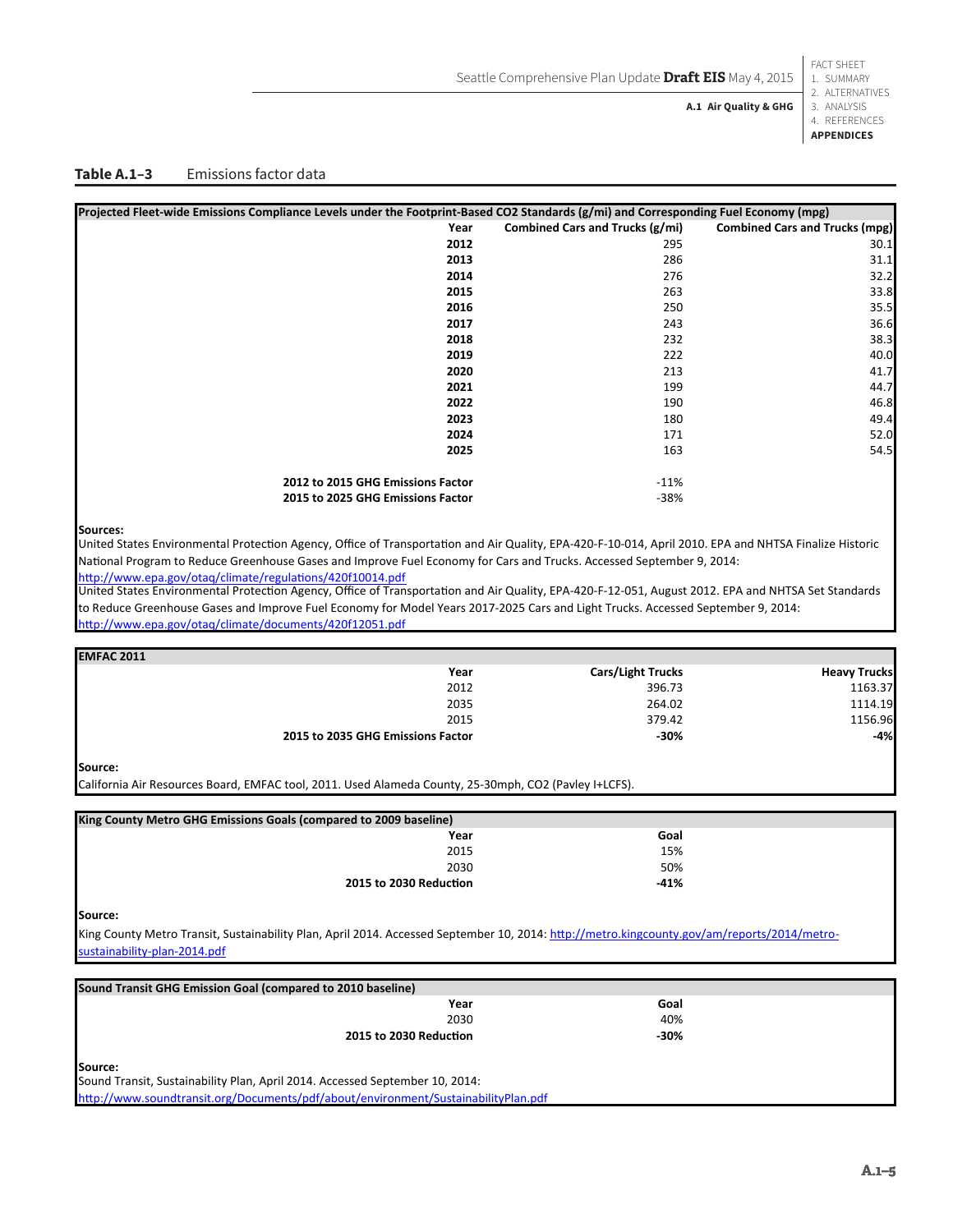**APPENDICES**

#### **A.1 Air Quality & GHG**

### **Table A.1–4** Auto VMT

| <b>Trip Type</b>           | 2015       | 2035 Alt. 1 | 2035 Alt. 2 | 2035 Alt. 3 | 2035 Alt. 4 |
|----------------------------|------------|-------------|-------------|-------------|-------------|
| $\mathbb{I}$               | 932,108    | 1,032,308   | 1,009,709   | 1,027,709   | 1,024,805   |
| IX/XI                      | 3,481,841  | 3,809,819   | 3,812,472   | 3,801,808   | 3,822,751   |
| XX                         | 15,441,729 | 18,070,080  | 18,050,993  | 18,079,784  | 18,052,289  |
| Total                      | 19,855,678 | 22,912,208  | 22,873,174  | 22,909,301, | 22,899,845  |
| Seattle VMT                | 2,673,029  | 2,937,218   | 2,915,945   | 2,928,613   | 2,936,181   |
| External VMT               | 17,182,649 | 19,974,990  | 19,957,229  | 19,980,688  | 19,963,665  |
| Seattle Annual Growth Rate |            | 0.47%       | $0.44\%$    | 0.46%       | 0.47%       |

# **Table A.1–5** Medium and heavy truck VMT

| <b>Trip Type</b>           | 2015    | 2035 Alt. 1 | 2035 Alt. 2 | 2035 Alt. 3 | 2035 Alt. 4 |
|----------------------------|---------|-------------|-------------|-------------|-------------|
| $\mathbb{H}$               | 14,974  | 20,025      | 19,926      | 20,081      | 19,990      |
| X/X                        | 244,149 | 313,678     | 313,872     | 313,376     | 313,495     |
| XX                         | 624,124 | 844,338     | 878,742     | 877,203     | 877,959     |
| Total                      | 883,247 | 1,211,041   | 1,212,541   | 1,210,660   | 1,211,444   |
| Seattle VMT                | 137,049 | 176,864     | 176,863     | 176,769     | 176,737     |
| External VMT               | 746,199 | 1,034,177   | 1,035,678   | 1,033,891   | 1,034,707   |
| Seattle Annual Growth Rate |         | 1.28%       | 1.28%       | 1.28%       | 1.28%       |

# Table A.1-6 Regional comparison

| <b>City of Seattle</b> | 2015                                                                                           | 2035 Alt. 1 | 2035 Alt. 2 | 2035 Alt. 3 | 2035 Alt. 4 |  |
|------------------------|------------------------------------------------------------------------------------------------|-------------|-------------|-------------|-------------|--|
| Households             | 302,220                                                                                        | 368,464     | 368,473     | 368,480     | 368,475     |  |
| Jobs                   | 534,392                                                                                        | 649,394     | 649,386     | 649,404     | 649,394     |  |
| <b>VMT</b>             | 2,673,029                                                                                      | 2,937,218   | 2,915,945   | 2,928,613   | 2,936,181   |  |
| VMT per Pop+Job        | 2.3                                                                                            | 2.1         | 2.1         | 2.1         | 2.1         |  |
| <b>Notes</b>           | Includes 100% of trips with at least one end in Seattle<br>Assumes 2.06 average household size |             |             |             |             |  |
| <b>Outside Seattle</b> | 2015                                                                                           | 2035 Alt. 1 | 2035 Alt. 2 | 2035 Alt. 3 | 2035 Alt. 4 |  |
| Households             | 1,232,266                                                                                      | 1,640,356   | 1,640,356   | 1,640,356   | 1,640,356   |  |
| Jobs                   | 1,410,406                                                                                      | 2,034,792   | 2,034,792   | 2,034,792   | 2,034,792   |  |
| <b>VMT</b>             | 17,182,649                                                                                     | 19,974,990  | 19,957,229  | 19,980,688  | 19,963,665  |  |
| VMT per Pop+Job        | 3.7                                                                                            | 3.2         | 3.2         | 3.2         | 3.2         |  |

*Notes Includes 100% of trips with at least one end outside Seattle Assumes 2.57 average household size*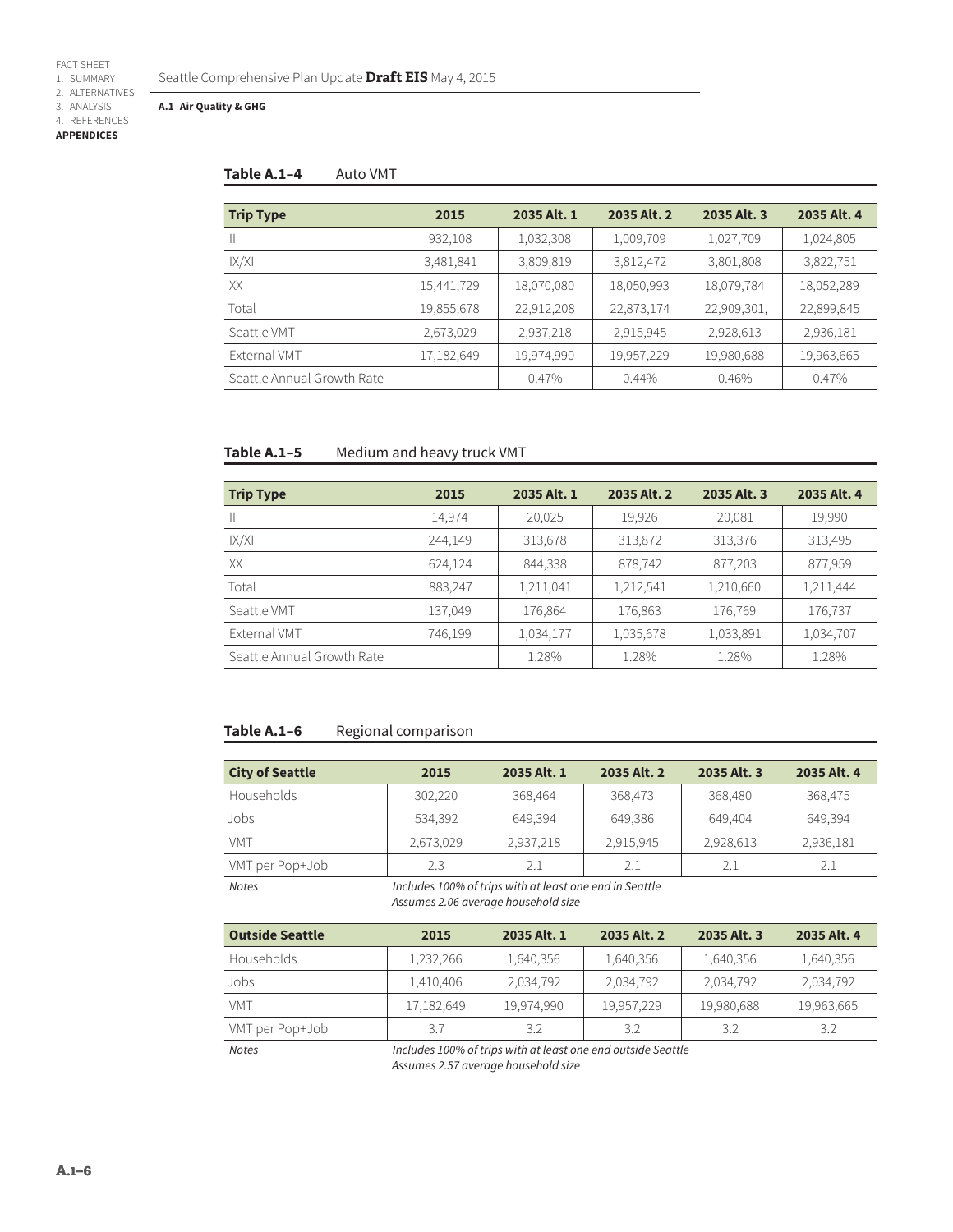FACT SHEET 1. SUMMARY

#### 2. ALTERNATIVES 3. ANALYSIS **A.1 Air Quality & GHG**

4. REFERENCES

**APPENDICES**

# **Table A.1–7** Operational GHG emissions of Alternative 1

| <b>Source</b>               | Metric Tons CO <sub>2</sub> e per Year |
|-----------------------------|----------------------------------------|
| Transportation              | -220,000 (citywide)                    |
| Building Energy-Residential | 45,793                                 |
| Building Energy-Commercial  | 17,767                                 |
| Solid Waste                 | 36,958                                 |
| <b>Total</b>                | $-119,482$                             |

*Source: ESA, 2014; Fehr & Peers, 2014.*

# **Table A.1–8** Operational GHG emissions of Alternative 2

| <b>Source</b>               | Metric Tons CO <sub>2</sub> e per Year |
|-----------------------------|----------------------------------------|
| Transportation              | $-229,000$ (citywide)                  |
| Building Energy-Residential | 41.949                                 |
| Building Energy-Commercial  | 18,396                                 |
| Solid Waste                 | 36,958                                 |
| Total                       | $-131,697$                             |

*Source: ESA, 2014; Fehr & Peers, 2014.*

# **Table A.1–9** Operational GHG emissions of Alternative 3

| <b>Source</b>               | Metric Tons CO <sub>2</sub> e per Year |
|-----------------------------|----------------------------------------|
| Transportation              | -224,000 (citywide)                    |
| Building Energy-Residential | 41,670                                 |
| Building Energy-Commercial  | 18,640                                 |
| Solid Waste                 | 36,958                                 |
| Total                       | $-126,732$                             |

*Source: ESA, 2014; Fehr & Peers, 2014.*

## **Table A.1–10** Operational GHG emissions of Alternative 4

| <b>Source</b>                | Metric Tons CO <sub>2</sub> e per Year |
|------------------------------|----------------------------------------|
| Transportation               | $-221,000$ (citywide)                  |
| Building Energy— Residential | 39.023                                 |
| Building Energy-Commercial   | 18,238                                 |
| Solid Waste                  | 36,958                                 |
| Total                        | $-126,781$                             |

*Source: ESA, 2014; Fehr & Peers, 2014.*